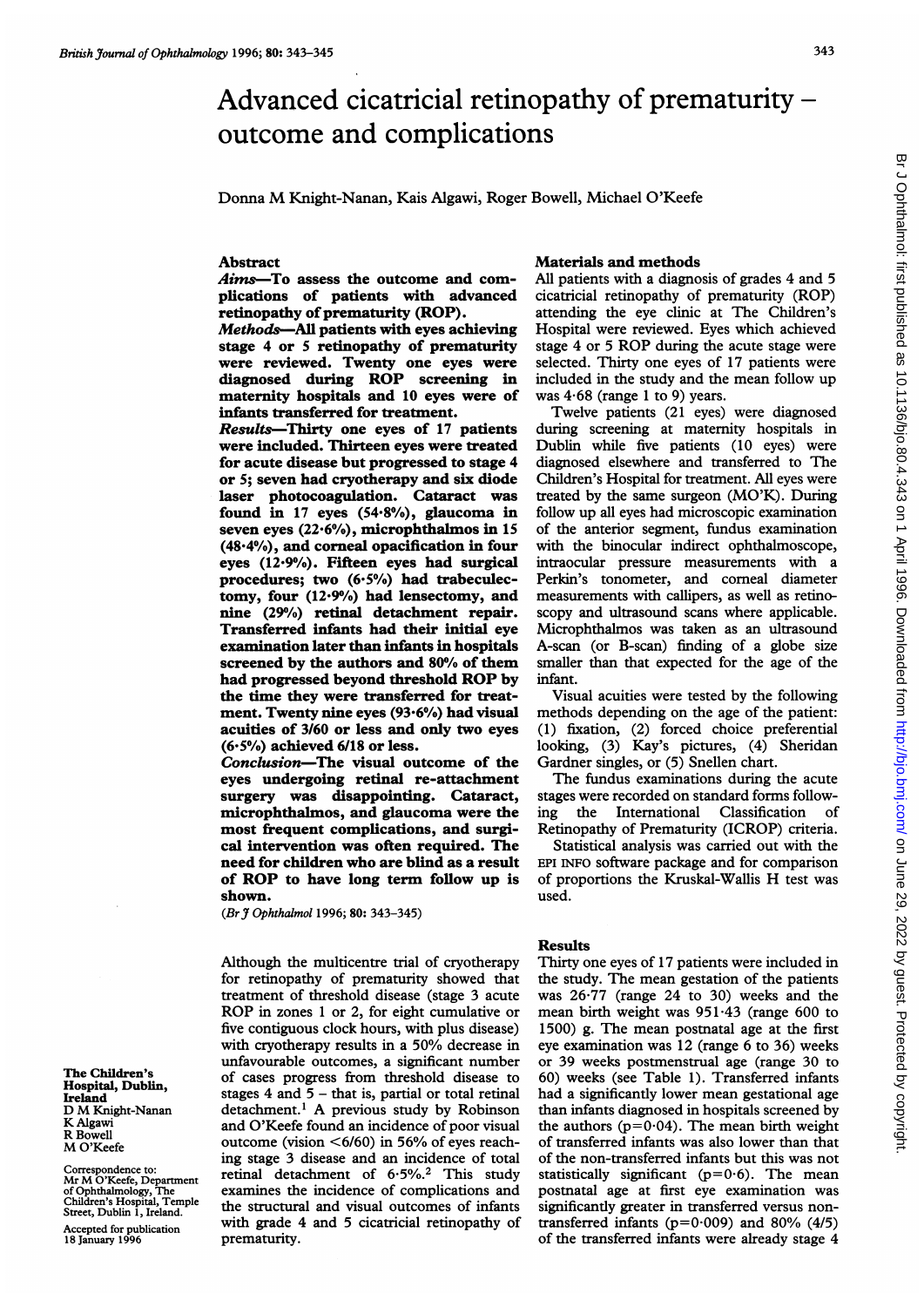Table <sup>1</sup> Mean gestational age, mean birth weight, and mean age at first eye examination

|                              | Mean<br>gestation<br>(weeks) | Mean<br>birth weight<br>(g)      | Mean<br>postmenstrual<br>age first seen<br>(weeks) | Mean<br>postnatal<br>age first seen<br>(weeks) |
|------------------------------|------------------------------|----------------------------------|----------------------------------------------------|------------------------------------------------|
| <b>Transferred</b> infants   | $25.2(24-30)$                | 875 (660-1000)                   | $46(36-60)$                                        | $21(11-36)$                                    |
| Screened maternity hospital* |                              | $27.42(24-30)$ 982 (600-1000)    | $35.83(30 - 54)$                                   | $8(6-26)$                                      |
| Both groups                  |                              | $26.77(24-30)$ 951.43 (600-1500) | $39(30-60)$                                        | $12(6-36)$                                     |

\*Screened maternity hospital=hospitals screened by the authors.

or <sup>5</sup> versus 42% (5/12) of the non-transferred infants.

Seventeen eyes (54 $\cdot$ 8%) had stage 4 or 5, or cicatricial retinopathy at the initial examination and 14 eyes  $(45.2%)$  had pre-threshold or threshold disease but progressed to stage 4 or 5 retinopathy. Eight eyes out of 14 in the latter group had stage 3 disease in posterior zone 2. Nine eyes which progressed to stage 4 or 5 had retinal detachment repair (Table 2). Thirteen eyes  $(41.9\%)$  were treated for acute disease, seven  $(22.6\%)$  with cryotherapy, and six (1944%) with diode laser photocoagulation. The remaining  $18$  eyes  $(58.1\%)$  were not treated. The mean postmenstrual age of first treatment was  $35.64$  (range 31 to 38) weeks.

Cataract was found in 17 eyes  $(54.8\%)$ , glaucoma in seven eyes  $(22.6\%)$ , microphthalmos in 15 eyes  $(48.4\%)$ , and corneal opacification in four eyes  $(12.9\%)$ .

Surgical procedures were carried out in 15 eyes  $(48.4\%,$  Table 2). Two eyes  $(6.5\%)$  had trabeculectomy, one  $(3.2%)$  had neodymiumyttrium-aluminium-garnet (Nd-YAG) laser peripheral iridotomies and four (12'9%) had lensectomy for control of glaucoma. Nine eyes  $(29.0\%)$  had retinal detachment surgery, seven had closed vitrectomy/lensectomy, and two had encircling band only.

Following retinal reattachment procedures, uncentral, unsteady, unmaintained (UCUSUM) vision by fixation was obtained in two eyes, perception of light (PL) was obtained in two

Table 2 Surgery, retinal outcome, and visual acuity

| Eye No | Type of surgery            | Retinal outcome                | Vision        |
|--------|----------------------------|--------------------------------|---------------|
|        |                            |                                |               |
|        | Trabeculectomy             | Retrolental mass               | <b>NPL</b>    |
| 2      | Trabeculectomy             | Retrolental mass               | NPL.          |
| 3      | Lensectomy                 | Retrolental mass               | NPL.          |
|        |                            | Retrolental mass               | <b>NPL</b>    |
| 5      | YAG peripheral iridotomies | Total RD                       | PI.           |
| 6      |                            | Subtotal RD                    | 6/18          |
| 7      | Lensectomy                 | Total RD                       | <b>NPL</b>    |
| 8      | Scleral buckling           | Total RD                       | PL            |
| 9      |                            | Retrolental mass               | <b>UCUSUM</b> |
| 10     | Lensectomy, vitrectomy     | Retrolental mass               | <b>NPL</b>    |
| 11     |                            | Retrolental mass               | <b>NPL</b>    |
| 12     |                            | Total RD                       | PL            |
| 13     |                            | Total RD                       | PL            |
| 14     |                            | Total RD                       | NPI.          |
| 15     |                            | Peripheral RD, macula on       | 4/60          |
| 16     | Lensectomy, vitrectomy     | Partial RD, macular band       | <b>NPL</b>    |
| 17     | Lensectomy, vitrectomy     | Subtotal RD, posterior pole on | <b>NPL</b>    |
| 18     | Scleral buckle             | Total RD                       | <b>UCUSUM</b> |
| 19     |                            | Total RD                       | <b>UCUSUM</b> |
| 20     | Lensectomy, vitrectomy     | Retrolental mass               | <b>NPL</b>    |
| 21     | Lensectomy, vitrectomy     | Partial RD, macular band       | PL            |
| 22     |                            | Dragging macula, disc          | 3/60          |
| 23     |                            | Dragging macula, disc          | 3/60          |
| 24     |                            | Retrolental mass               | UCUSUM        |
| 25     | Lensectomy, vitrectomy     | Retrolental mass               | UCUSUM        |
| 26     |                            | Retrolental mass               | UCUSUM        |
| 27     |                            | <b>Retrolental mass</b>        | <b>UCUSUM</b> |
| 28     | Lensectomy                 | Retrolental mass               | <b>UCUSUM</b> |
| 29     | Lensectomy                 | Macular fold, RPE change       | PL.           |
| 30     | Lensectomy, vitrectomy     | Partial rhegmatogenous RD      | NPI.          |
| 31     |                            | Total RD                       | <b>NPL</b>    |

RD=retinal detachment, PL=perception of light, NPL=no perception of light, UCUSUM=uncentral, unsteady, unmaintained.

eyes, and the remaining five eyes had no perception of light (NPL). Five of these retinas were totally detached and four partially at the last funduscopy. Of the latter, two had a macular tractional band with a partial detachment, one had part of the posterior pole only attached, and one developed a rhegmatogenous detachment with a large hole postoperatively.

Visual acuities attained in the cohort were 3/60 Snellen (or equivalent) or less in 29 eyes (93'5%); NPL in <sup>13</sup> eyes (42%), PL in six (19.4%), UCUSUM in eight  $(25.8\%)$ , and  $3/60$  in two  $(6.5\%)$ . Acuities of better than 3/60 to 6/18 were recorded in only two eyes  $(6.5\%)$ .

#### **Discussion**

Despite advances in treatment of acute ROP namely, cryotherapy and laser photocoagulation, approximately 25% of eyes treated for threshold disease progress to unfavourable outcomes as defined by the multicentre trial of cryotherapy for retinopathy of prematurity (Cryo-ROP).<sup>1</sup> Similarly, Landers et  $al^3$  found 27% of eyes had an unfavourable outcome using the argon laser. McNamara et  $al_1^4$ Hunter and Repka,<sup>5</sup> and Goggin and O'Keefe,<sup>6</sup> found the diode laser to be equally as effective as cryotherapy for treatment of threshold ROP.

Although the literature cites that encouraging anatomical results are obtainable by vitreoretinal surgery, $7-10$  the visual outcome remains poor.<sup>78 11 12</sup> Trese<sup>13</sup> found that scleral buckling decreased the incidence of progression from stage <sup>4</sup> to stage <sup>5</sup> ROP by reducing the vitreous traction and allowing the retinal pigment epithelium to absorb subretinal fluid, thus facilitating retinal reattachment.

Greven and Tasman<sup>9</sup> found that scleral buckling resulted in anatomical reattachment in 59% in <sup>a</sup> series of 22 eyes with traction retinal detachment secondary to ROP. Machemer and deJuan<sup>10</sup> felt that scleral buckling should be tried first in stage 4B where tractional detachment involves the macula. For high detachment and where vitreous opacities were present they advocated closed vitrectomy. Zilis *et al*<sup>7</sup> found that the preoperative configuration of the stage 5 retinal detachment was of prognostic importance with wide-wide funnel configurations having the best prognosis and narrow-narrow the worst.

In this study, both the anatomical results and the visual outcome of vitreoretinal surgery were disappointing. Seven of these cases had closed vitrectomy with lensectomy while two eyes had an encircling band only.

Microphthalmos was present in 48-4% of cases in this study. Previously, Pulido et  $al^{14}$ found that axial length measurements in eyes with ROP were significantly smaller than normal. Kelly and Fielder<sup>15</sup> felt that microcornea was due to failure of growth of the globe during severe acute ROP. Laws et al<sup>16</sup> showed that axial length of the globe is inversely related to increasing stage of ROP and found <sup>a</sup> trend towards slower rates of growth in eyes that